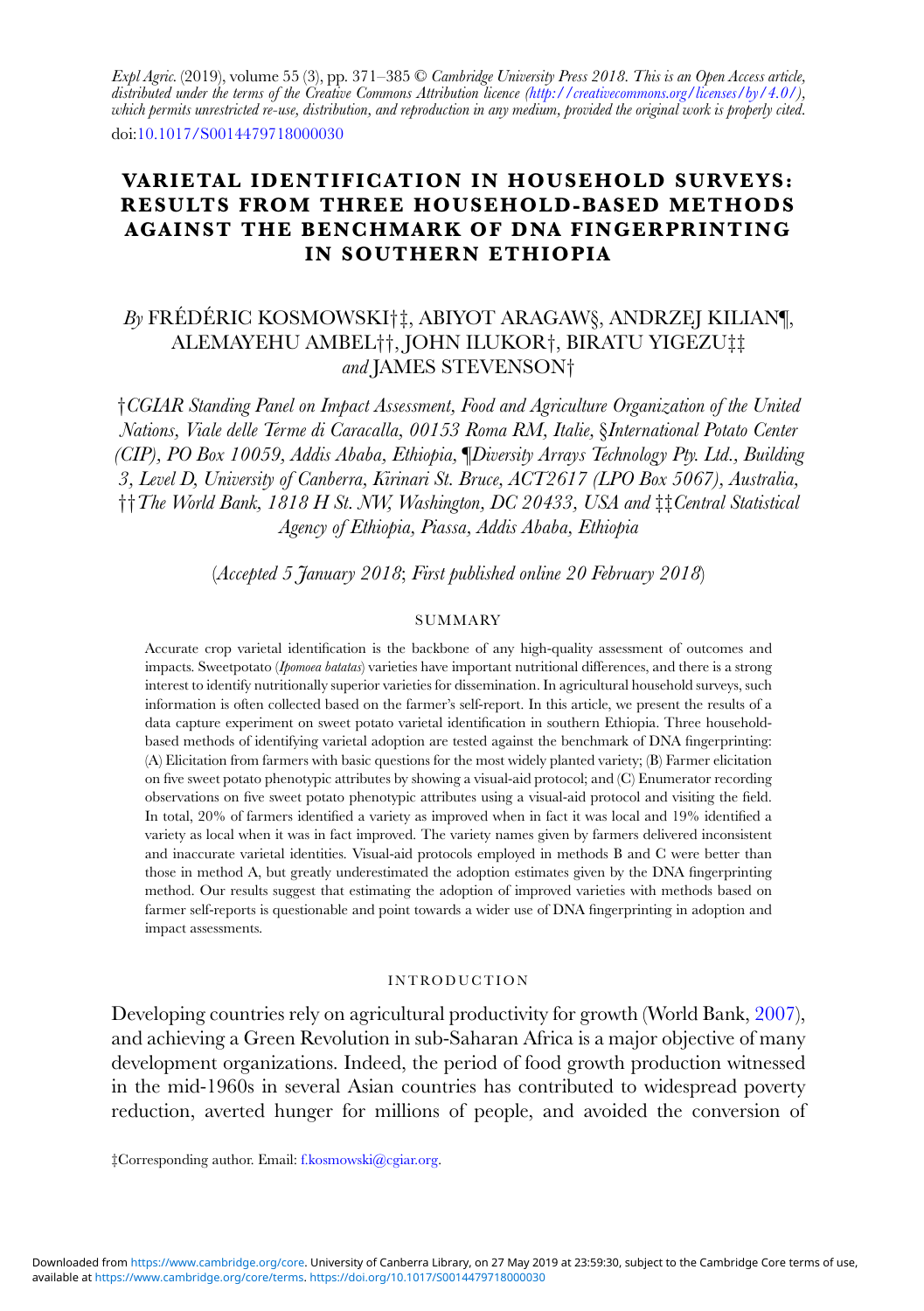thousands of hectares of land into agricultural cultivation (Stevenson *et al.*, [2012\)](#page-14-0). One essential activity of agricultural development is the breeding and dissemination of improved varieties. Crop germplasm improvement is thus a major activity of CGIAR centres and thousands of new varieties have been developed in different agro-ecological contexts to provide higher yield, better nutritional content or increase resistance to diseases or droughts. Accurate information on crop varieties is therefore crucial to study the extent of adoption by farmers and evaluate the performance of agricultural development programmes.

However, measuring and understanding the diffusion of improved crop varieties remains challenging. The challenge is more pronounced among poor smallholder farmers where records from official transactions are often missing. Various methodologies such as sales inquiries, expert opinion estimates and household survey questionnaires have been employed, each with their own inherent limitations (Abate *et al.*, [2017;](#page-13-0) Walker, [2015\)](#page-14-0). For example, seed-sales inquiries require specific surveys, which may not fit into existing agricultural statistic systems. They are also more susceptible to recall bias. In addition, companies are often unwilling to share this information with the public. In a major effort to quantify the adoption of improved varieties in sub-Saharan Africa, the Diffusion and Impact of Improved Varieties in Africa (DIIVA) project has shed light on the convergence of expert opinion with household survey estimates (Walker, [2015\)](#page-14-0). Conclusions point towards the fact that estimates based on expert opinion are likely to overemphasize the uptake of specific varieties, while household surveys are likely to understate their importance. The study concludes that 'probably neither surveys nor expert panels can do a good job in delivering accurate estimates of cultivar-specific adoption' (Walker, [2015\)](#page-14-0). Assessing the extent of measurement errors is, however, impossible in the absence of an objective benchmark. Since 2010, the technology of DNA fingerprinting has become increasingly affordable, and costs per sample are projected to continue to decrease in the coming decade. The emergence of DNA fingerprinting as a survey instrument provides the opportunity to conduct a survey validation exercise and assess the accuracy of existing methods for collecting crop varietal identification (Maredia *et al.*, [2016;](#page-14-0) Rabbi *et al.*, [2015\)](#page-14-0). However, the available evidence does not provide information on relevant questions. For example, does this survey validation exercise matter for all crops? Or is it different for different crops? How are different household survey based approaches performing against the DNA fingerprinting benchmark?

In this study, we focused on sweet potato varietal identification. While the Green Revolution was mainly based on the diffusion of crop genetic improvement for the three main staple cereals (maize, rice and wheat), sub-Saharan Africa exhibits a high diversity of crops, which are of similar importance for food security (Pingali, [2012\)](#page-14-0). Among them, sweet potato has encountered widespread interest since the 1980s. Sweet potato is a co-staple crop in East Africa's mid-elevation farming areas. In Ethiopia, the number of sweet potato producers has increased recently and the crop is now considered as a major food crop, with 1.6 million producers (Central Statistical Agency, [2012\)](#page-13-0). It is mainly used for household consumption (82%), with only a small portion of the crop being sold (12%). Sweet potato seed system is almost entirely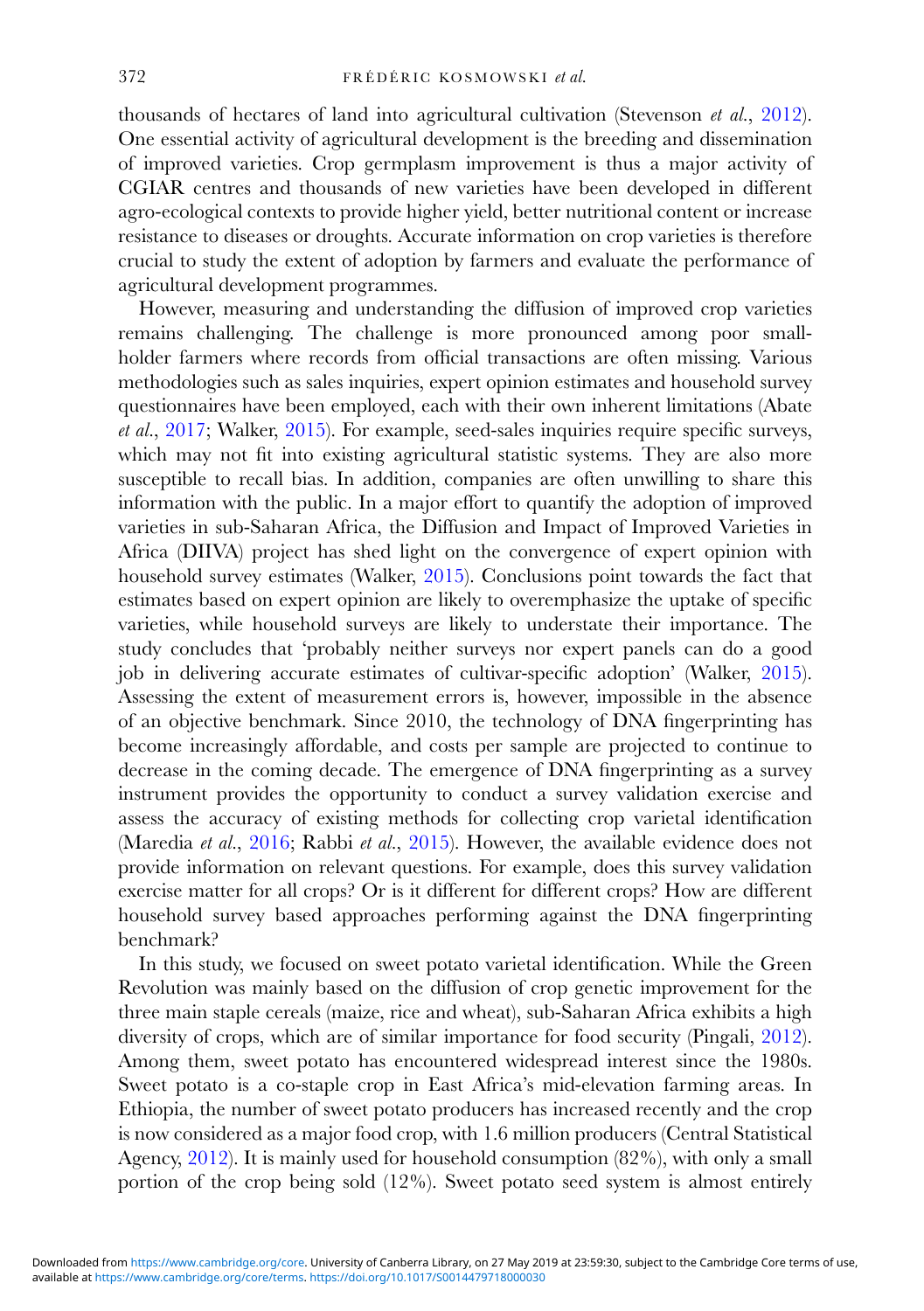informal, with only occasional formal distributions of new varieties by agricultural research centres or non-governmental organizations (Namanda *et al.*, [2011\)](#page-14-0). The crop is generally propagated from farmer to farmer by vine cuttings obtained from mature crops.

Sweet potato offers several advantages. The crop requires low levels of inputs, can grow on degraded soils and is easily propagated from vines. Sweet potato is often regarded as a food security crop, having a flexible growing season over a 3 to 10-month period. The crop is also good to cope with slack season because it is possible to harvest sweet potato before the harvest season for other crops, at times when food shortages are common. Finally, sweet potato is a candidate of choice for biofortification – the breeding of micronutrients into crops to control vitamin A, iron and zinc deficiencies (Bouis *et al.*, [2011\)](#page-13-0).

Indeed, different varieties of sweet potatoes have different nutritional value. Orange-fleshed sweet potato varieties have high beta-carotene content and represent a promising and cost-effective way to combat micronutrient deficiencies, which are prevalent through the developing world. There is mounting evidence that the introduction of orange-fleshed sweet potato can increase vitamin A intakes among children and women (Hotz *et al.*, [2012\)](#page-14-0) and reduce children's diarrhoea prevalence and duration (Jones and de Brauw, [2015\)](#page-14-0). With the objective of spreading an 'orange revolution', several projects have been implemented to promote and disseminate orange-fleshed varieties (HarvestPlus, [2012;](#page-14-0) Miethbauer *et al.*, [2015\)](#page-14-0). Therefore, varietal information is important to accurately measure the health and nutrition implications of sweet potato diffusion.

In this study, we test the effectiveness of three household-based survey methods of identifying varietal adoption against the benchmark of DNA fingerprinting of sweet potato leaf samples. These are: (A) Elicitation from farmers with basic questions for the most widely planted variety; (B) Farmer elicitation on five sweet potato phenotypic attributes using a visual-aid protocol; and (C) Enumerator recording observations on five sweet potato phenotypic attributes from the visual-aid protocol by visiting the field.

#### MATERIALS AND METHODS

### *Sweet potato improved varieties released in Ethiopia*

In Ethiopia, the term 'improved variety' is used to designate a variety that has been tested by breeders and evaluated for its superiority over existing (traditional or local) varieties (Ethiopian Ministry of Agriculture, [2013\)](#page-13-0). The list of improved sweet potato varieties released in Ethiopia is provided in [Table 1.](#page-3-0) Since 1990, a total of 25 improved sweet potato varieties have been released. Breeding and germplasm maintenance activities have been concentrated in the Southern Nations, Nationalities and Peoples' Region (SNNPRS) and Oromia (Miethbauer *et al.*, [2015\)](#page-14-0). Five orangefleshed varieties have been released and promoted for their higher nutritional content: Koka-12, Guntutie, Kero, Kulfo and Tulla.

Crop descriptors follow a standard codification and are regarded as a universally understood language for germplasm data. The International Board for Plant Genetic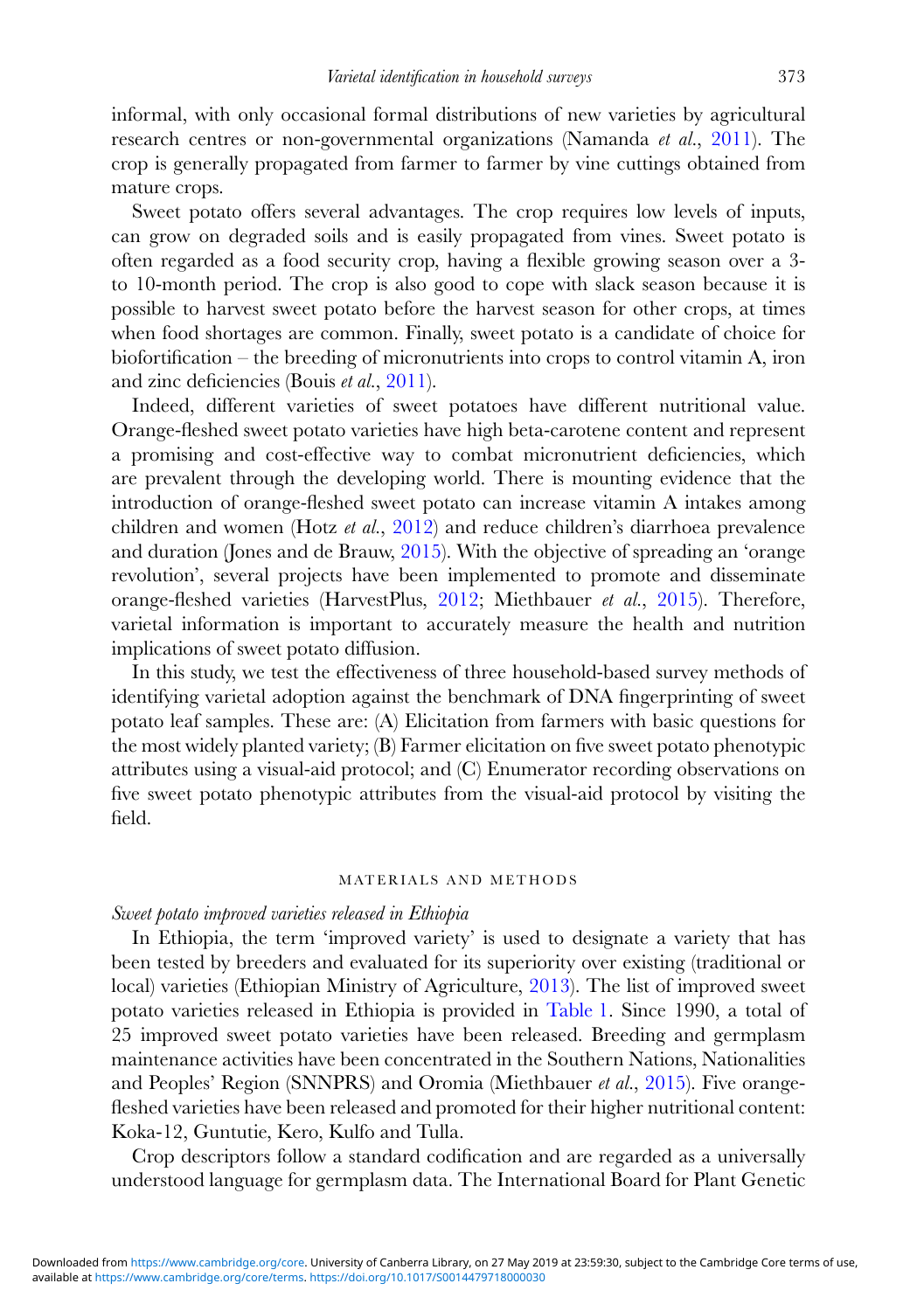| Variety        | Year of release | <b>Breeder</b>          |
|----------------|-----------------|-------------------------|
| Tola           | 2012            | <b>Bako ARC</b>         |
| Ma'e           | 2010            | Werer ARC               |
| Jari           | 2008            | Sirinka ARC             |
| Birtukanie     | 2008            | Sirinka ARC             |
| Berkume        | 2007            | Haramaya University     |
| Adu            | 2007            | Haramaya University     |
| Balo           | 2006            | Baco ARC                |
| Ordollo        | 2005            | Awassa ARC              |
| Kero (OFV)     | 2005            | Awassa ARC              |
| Tulla (OFV)    | 2005            | Awassa ARC              |
| Kulfo (OFV)    | 2005            | Awassa ARC              |
| Dimitu         | 2005            | <b>Bako ARC</b>         |
| Temesgen       | 2004            | Awassa ARC              |
| Beletech       | 2004            | Awassa ARC              |
| Belela         | 2002            | Awassa ARC              |
| Awassa-83      | 1997            | Awassa ARC              |
| Dubo           | 1997            | Awassa ARC              |
| Falaha         | 1997            | Awassa ARC              |
| Kudadie        | 1997            | Awassa ARC              |
| Damota         | 1997            | Adet ARC                |
| Bareda         | 1997            | Awassa ARC              |
| Guntutie (OFV) | 1997            | Awassa ARC              |
| Ogan-Sagan     | unknown         | Ministry of Agriculture |
| Koka-12 (OFV)  | 1987            | Awassa ARC              |
| Koka-6         | 1987            | Awassa ARC              |

<span id="page-3-0"></span>Table 1. Sweet potato improved varieties released by the national agricultural research system of Ethiopia, 1990–2013.

Source: Ethiopian Ministry of Agriculture, [2013.](#page-13-0) ARC = Agricultural research centre.  $OFV = Orange-fleshed$  variety.

Resources recommends a list of 26 descriptors related to the plant morphology, storage root and inflorescence (CIP, AVRDC, IBPGR, [1991\)](#page-13-0). However, several descriptors can be tricky to assess for non-specialists. In particular, many descriptors are recorded as an average value of measurement (for instance, length or size) or an average expression of the character. In contrast with most crops, sweet potato varieties exhibit a diversity of colours on different parts of the plant as well as heterogeneity of leaf shapes. This makes the crop particularly interesting to test a visual-aid survey protocol based on distinctive phenotypic attributes. To this purpose, available documents on the descriptors of sweet potato improved varieties were reviewed, and interviews with specialists were conducted. Based on discussions with breeders, observation of plots and pre-testing of different protocols, we identified five phenotypic attributes that are relevant for sweet potato varietal identification and are more likely to be perceived by interviewees and enumerators (Supplementary Table S1, available online at [https://doi.org/10.1017/S0014479718000030.](https://doi.org/10.1017/S0014479718000030)). Indeed, visual-aid protocols offer advantages over the existing methods of data collection. Pictures have the potential to overcome language and translation barriers, which could be a huge advantage on data quality. Earlier in the project, a visual aid protocol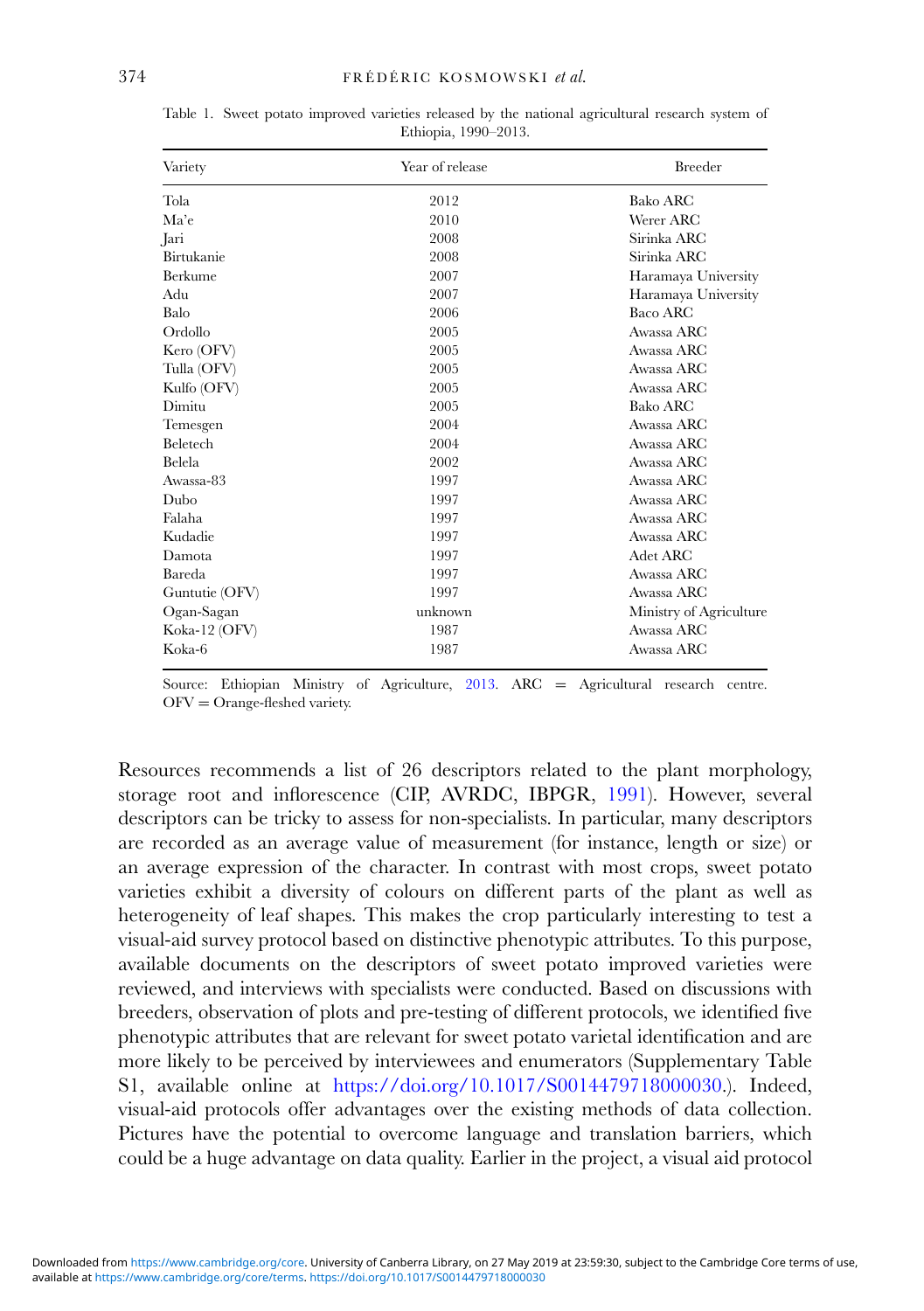

Figure 1. Varietal identification of sweet potato improved varieties using classification tree analysis. If the answer is yes, the left branch follows; if no, the right branch follows.

had been included in the Ethiopian Socioeconomic Survey (ESS) implemented in 2015/16 by the Ethiopian Central Statistical Agency and the World Bank on a nationally representative sample of 3800 rural households. In this study, visualaid protocols, collecting information on the sweet potato variety skin colour, flesh colour, dominant type leaf shape, vein colour and vine colour, were used as a survey instrument (Figure S1).

## *Varietal identification by phenotypic attributes*

Recursive partitioning methods and classification trees (Breiman *et al.*, [1984\)](#page-13-0) provide a potential way to uniquely identify improved varieties on the basis of their descriptors. In our case, the response variable is a 19-level categorical variable of sweet potato improved varieties, while the five phenotypic attributes are used as explanatory variables. The analysis, which generates a set of decision rules and predict varieties, is described in Therneau *et al.* [\(2015\)](#page-14-0). The first step is identifying the single variable that best splits the data into two groups. The data are separated, and then this process is applied separately to each sub-group, and so on, recursively until the subgroups either reach a minimum size or until no improvement can be made. The second step of the procedure consists of using cross-validation to trim back the full classification tree. Results of the classification tree analysis are presented in Figure 1. Overall, the algorithm identified 13 different paths out of the 19 varieties for which germplasm were collected and included in the reference library used for DNA fingerprinting. Eight sweet potato improved varieties are uniquely identified by the classification tree, while the remaining 11 share common phenotypic traits with other varieties.

#### *Data collection*

Field data were collected in January 2015 in Wolayita zone, a major sweet potato producing area in Ethiopia. Compared to the national average of 7.600 kg/ha,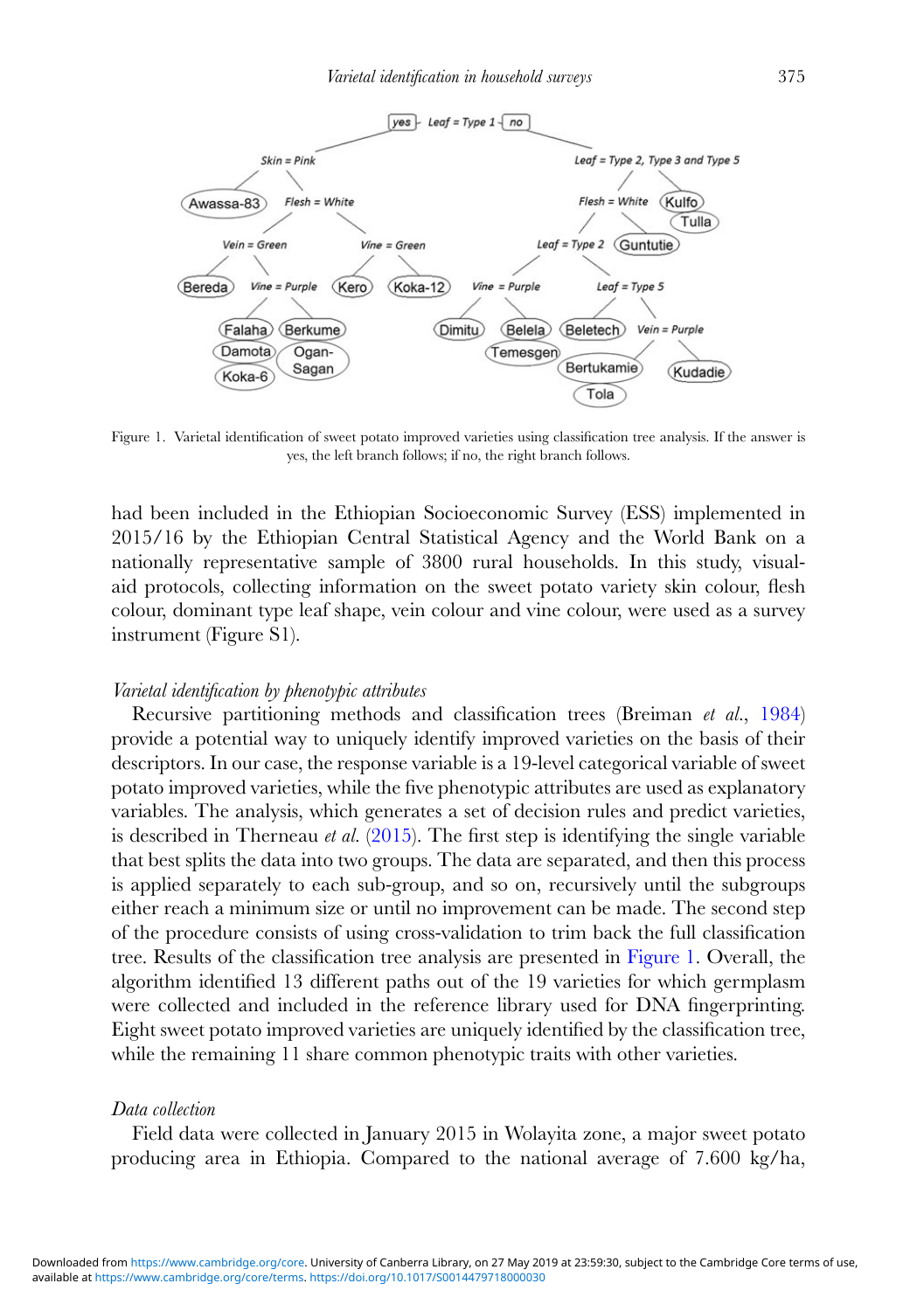sweet potato yields in the Wolayita area averaged at 10.700 kg/ha in the 2011/12 agricultural season (Central Statistical Agency, [2012\)](#page-13-0). The survey was implemented in five different communities (kebelles): Buge, Ade Koyisha, Gacheno, Waja Kero and Ofa Sere (Figure S2) using snowball sampling. In each community, an initial group of sweet potato growers was identified with the help of local authorities. These farmers were then asked to provide information to locate other sweet potato growers in the area. Although snowball sampling may introduce a bias in our sample, we are more interested by varietal diversity than by representativeness. Oral consent was granted from all participants and the data were analysed anonymously. Tablets equipped with the Open Data Kit application were used. The survey questionnaire included three modules. Module-1 captured information on the most widely grown variety, followed by basic questions on this variety. The variety name given by the interviewee was repeated in each question throughout the questionnaire. Farmers were asked to report whether the sweet potato variety grown is a local or improved variety – referring as 'yakabababe zer' for a local variety and 'mirit zer' for an improved one – and whether the variety was introduced by the government. In Module-2, the interviewees were asked about phenotypic attributes of the main variety they are growing, using the visual-aid protocol. The visual aid was presented to interviewees to identify the variety attributes while the plot was not within view. Then, the enumerator was accompanied by the farmer to the plot to answer Module-3, and the same five attributes were recorded by the enumerator. The plots were georeferenced and leaf tissues from 259 fields were collected with a unique ID and placed into a plastic bag with silica gel. At the end of the interview, farmers were asked to help in identifying other sweet potato growers around the area.

### *DNA extraction and genotyping by sequencing*

Samples collected from the farmer's fields were freeze dried and processed. Collected samples as well as the genotypes included in the reference library were extracted according to the CetylTrimethylAmmonium Bromide (CTAB) method (Kilian *et al.*, [2012\)](#page-14-0). The quality and concentration of the extracted DNA were checked on agarose (1%) against a known concentration of Lamda DNA (10, 30 and 50 ng). To establish the library, we included 19 improved materials collected from the agricultural research centres of Awassa, Adami Tulu and Baco. Six improved materials could not be included in the reference library because they were either not maintained anymore on research stations (Ordollo, Dubo, Adu and Balo) or were unlikely to be found in the variety collection area (Ma'e and Jari). Additionally, 1004 lines from the CIP genebank accessions in sub-Saharan Africa were included in the reference library. In practice, however, only a limited number of samples could be matched with the CIP accessions.

For genotyping by sequencing, a combination of a diversity arrays technology (DArT) complexity reduction methods and next generation sequencing platforms was used (Kilian *et al.*, [2012;](#page-14-0) Raman *et al.*, [2014\)](#page-14-0). Following the PstI–MseI method, sweet potato DNA samples were processed in digestion/ligation reactions principally as per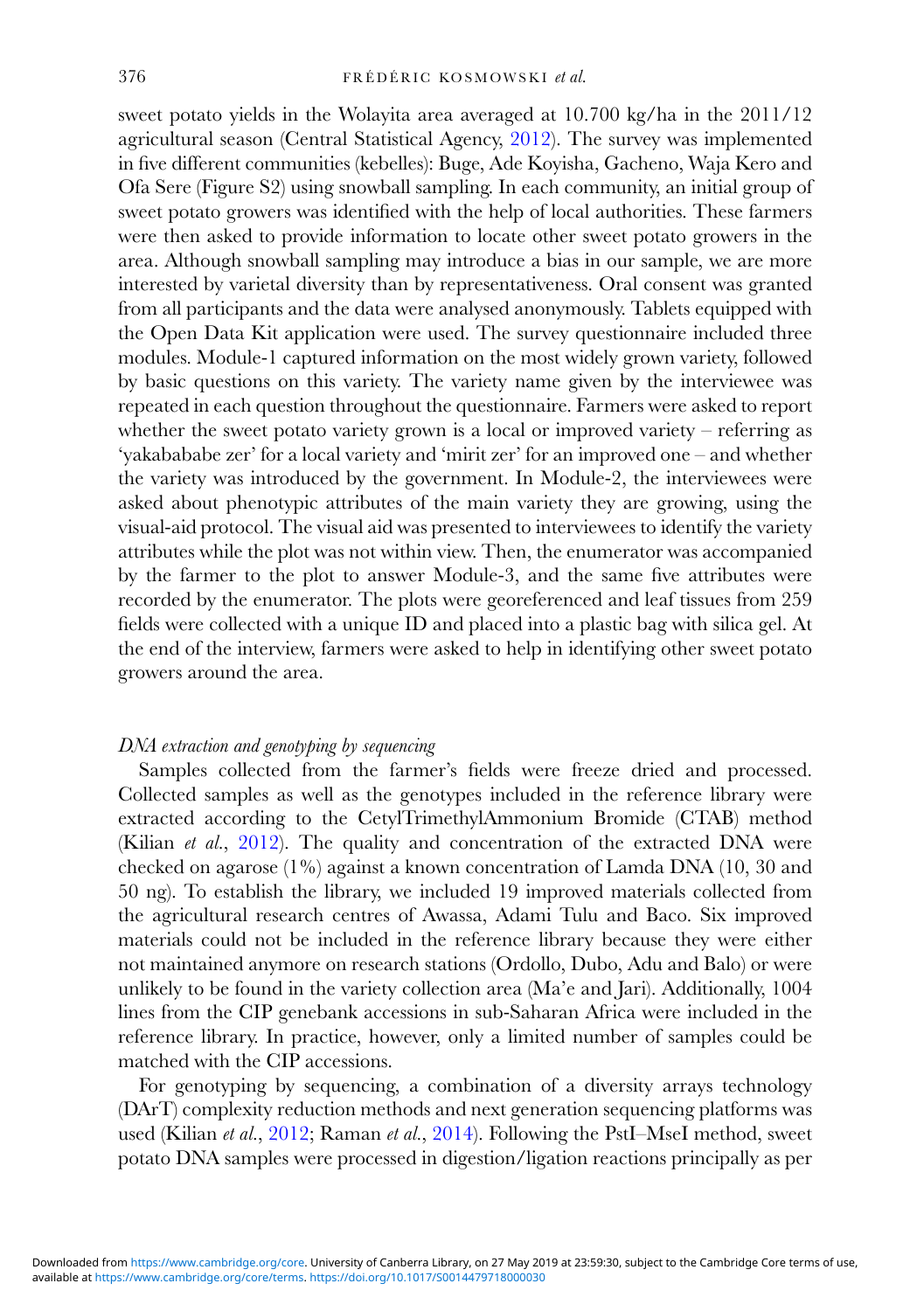Kilian *et al.* [\(2012\)](#page-14-0) but replacing a single PstI-compatible adaptor with two different adaptors corresponding to two different restriction enzyme (RE) overhangs. The PstIcompatible adapter was designed to include Illumina flowcell attachment sequence, sequencing primer sequence and 'staggered', varying length barcode region, similar to the sequence reported by Elshire *et al.* [\(2011\)](#page-13-0). Reverse adapter contained flowcell attachment region and MseI-compatible overhang sequence. Only 'mixed fragments' (PstI–MseI) were effectively amplified in 30 rounds of polymerase chain reaction (PCR). After PCR, equimolar amounts of amplification products from each sample of the 96-well microtiter plate were bulked and applied to cBot (Illumina) bridge PCR followed by sequencing on Illumina HiSeq 2000. The sequencing (single read) was run for 77 cycles.

Sequences generated from each lane were processed using proprietary DArT analytical pipelines (Sánchez-Sevilla *et al.*, [2015;](#page-14-0) Sansaloni *et al.*, [2011\)](#page-14-0). In the primary pipeline, the fastq files were first processed to filter away poor quality sequences, applying more stringent selection criteria to the barcode region compared to the rest of the sequence. In that way, the assignments of the sequences to specific samples carried in the 'barcode split' step were very reliable. Approximately 1.4 million sequences per barcode/sample were identified and used in marker calling. Finally, identical sequences were collapsed into 'fastqcoll files'. The fastqcoll files were 'groomed' using DArT PL's proprietary algorithm, which corrects low quality base from singleton tag into a correct base using collapsed tags with multiple members as a template. The 'groomed' fastqcoll files were used in the secondary pipeline for DArT PL's proprietary single nucleotide polymorphism (SNP) markers and SilicoDArT (presence/absence of restriction fragments in representation) calling algorithms (DArTsoft14). For SNP calling all tags from all libraries included in the DArTsoft14 analysis are clustered using DArT PL's  $C++$  algorithm at the threshold distance of 3, followed by parsing of the clusters into separate SNP loci using a range of technical parameters, especially the balance of read counts for the allelic pairs. In addition, multiple samples were processed from DNA to allelic calls as technical replicates and scoring consistency were used as the main selection criteria for highquality/low error rate markers. From the 259 leaf tissues collected, a total of 231 samples were DNA fingerprinted and matched with the reference library (File S1).

To determine the accuracy of the three household-based survey methods, the DNA fingerprinting method is considered as the benchmark. Information from the DNA fingerprinted samples was matched with the estimates provided by each method of data collection. Bivariate analysis is then used to assess the accuracy of data on variety type (improved *vs* traditional), variety name and variety phenotypic attributes.

#### RESULTS

DNA analysis identified 63% of samples from farmers' fields as improved varieties. Five improved varieties were identified in the surveyed area: Awassa-83, Berkume, Kudadie, Ogan-Sogan and Kulfo/Tulla. The most common improved types were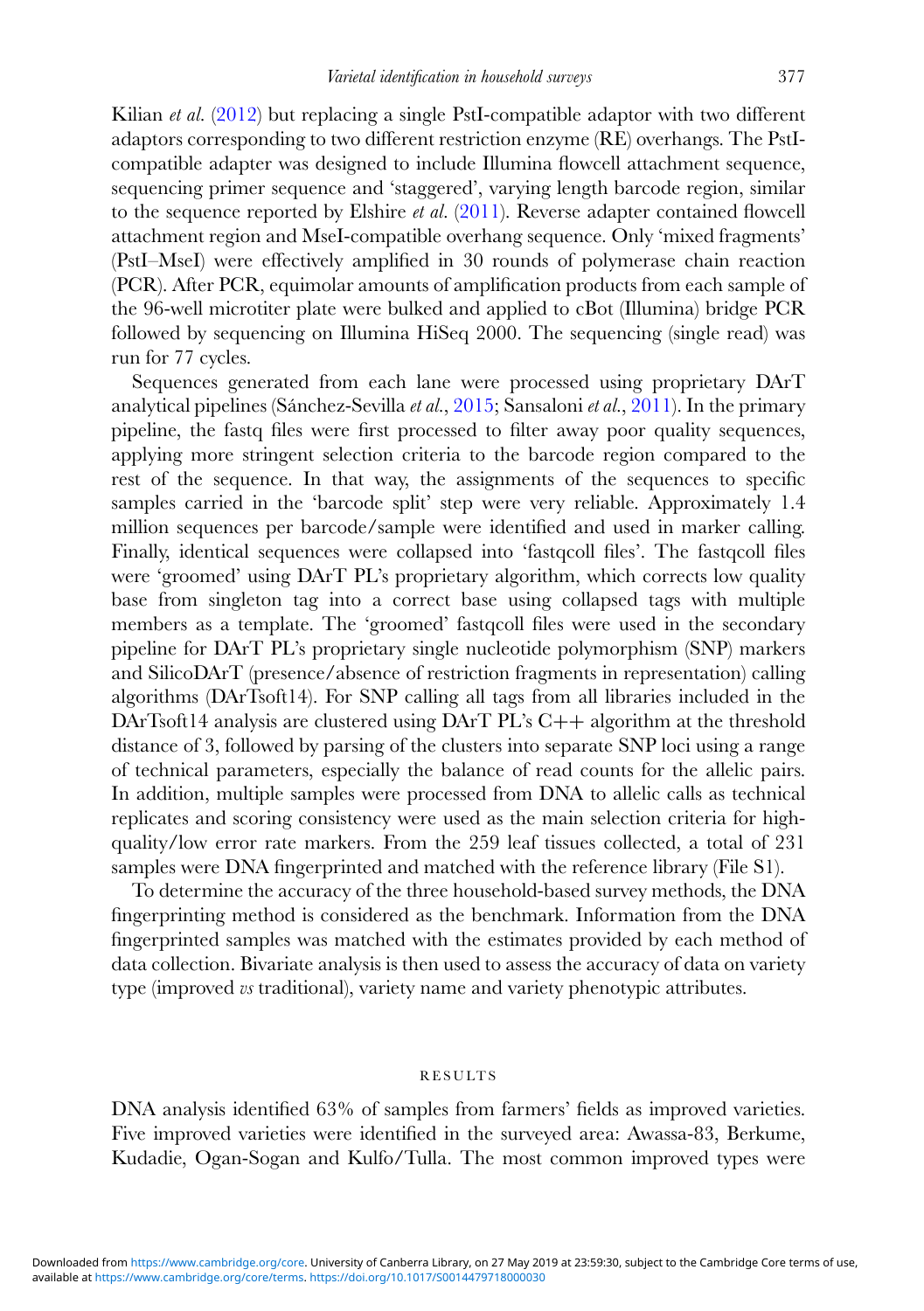

Figure 2. Genetic distance-based plot of the first two axes of the principal component analysis (PCA) based on the reference library and the collected samples.

Kulfo/Tulla (22%), Awassa-83 (20%) and Ogan-Sagan (12%). The remaining improved varieties were identified on a few number of samples only.

#### *Genetic diversity and population structure*

The set of samples was characterized using 17,220 genome-wide DArT markers. The Neighbor-Join Phylogram obtained from DArT markers is shown in Figure S3. Furthermore, the genetic divergence among samples was analysed using principal coordinate analysis (Figure 2). The first axis (*x*) expresses 53% of the total variation and the second axis 19%. It is apparent that most varieties from the reference library, displayed around the plot centre, showed relatively similar genetic profiles. Ogan-Sogan samples, likely the oldest released variety, were located along the top of the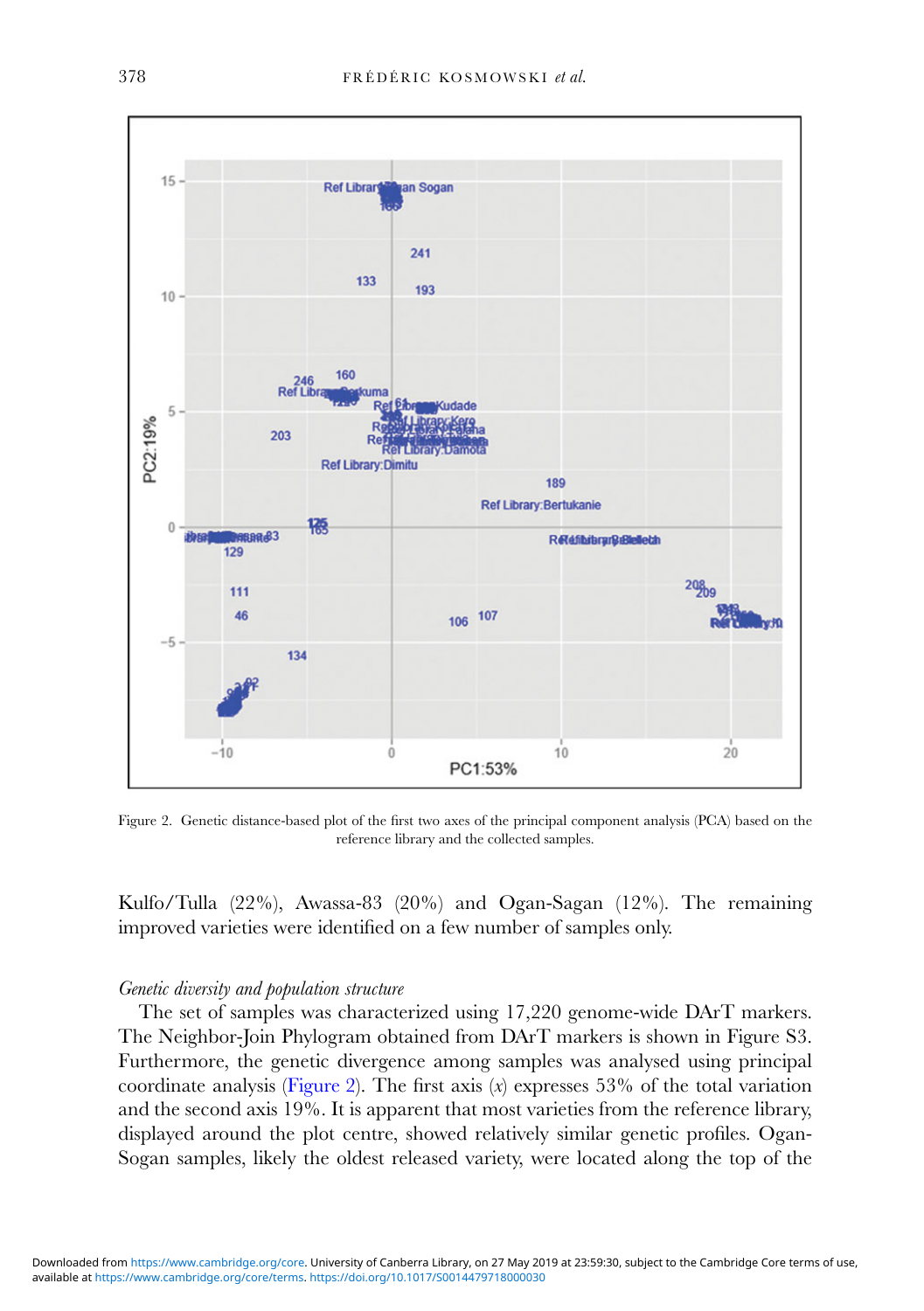|                                                       | Method $A^*$ | Method B | Method C |
|-------------------------------------------------------|--------------|----------|----------|
| % True positive (improved when improved)              | 43           | 47       | 50       |
| % True negative (local when local)                    | 16           |          |          |
| % False positive (Type I Error: improved when local)  | 20           | 33       | -31      |
| % False negative (Type II Error: local when improved) | 9            | 16       |          |

<span id="page-8-0"></span>Table 2. Summary results of improved varieties adoption estimates established through DNA fingerprinting and derived from the three methods.

∗2% of respondents did not know whether the variety is improved or local.

second axis, showing high genetic distance with other varieties. By contrast, Berkume and Awassa-83 varieties were located in the left quadrant, with Awassa-83 having the highest genetic distance. Tulla and Kulfo, two orange-fleshed varieties released in 2005, showed a similar genetic profile (bottom of the right quadrant). Several local varieties did not match the reference library and were located at the bottom of the left quadrant.

### *Estimates of methods A, B and C against DNA fingerprinting*

Table 2 summarizes the accuracy of estimates of the adoption of improved varieties by each method of data collection. The accuracy of data derived from the three methods is evaluated against the benchmark of varietal identification established through DNA fingerprinting.

The first result is that all methods appear less accurate than the DNA fingerprinting benchmark. Method A suggests a less accurate identification of improved varieties by farmer's elicitation (Is this variety a traditional or improved variety?): In total, 20% of farmers identified a variety as improved when in fact it was local, and 19% identified a variety as local when it was in fact improved.

As an alternative way of identifying improved varieties, the survey asked: 'Has this variety been introduced by the government*?*'. Results demonstrate that this question was even less accurate, with less than half of improved varieties (46%) identified as such by this alternative question. Based on improved varieties phenotypic attributes, methods B and C, respectively, identified 47 and 50% of improved varieties correctly, thus representing a slight improvement in accuracy over the existing method of collection, method A. These two methods, however, delivered a higher number of false negative results.

## *Method A: Interviewee's self-report without visual aid*

Three quarter of farmers grew only one variety. Over 18 different names were given by farmers to describe the varieties of sweet potato they planted. Most cited varieties were Wolayita, Gadissa, Fisisa and FAO. One-tenth of interviewees could not name the variety they grew. As shown in [Figure 3,](#page-9-0) the variety names given by farmers mapped inconsistently to improved varieties: only 6% of improved varieties were correctly identified by name. It is notable that some varieties (Awassa-83 and Kulfo/Tulla) are largely linked to a single name. We also note that the common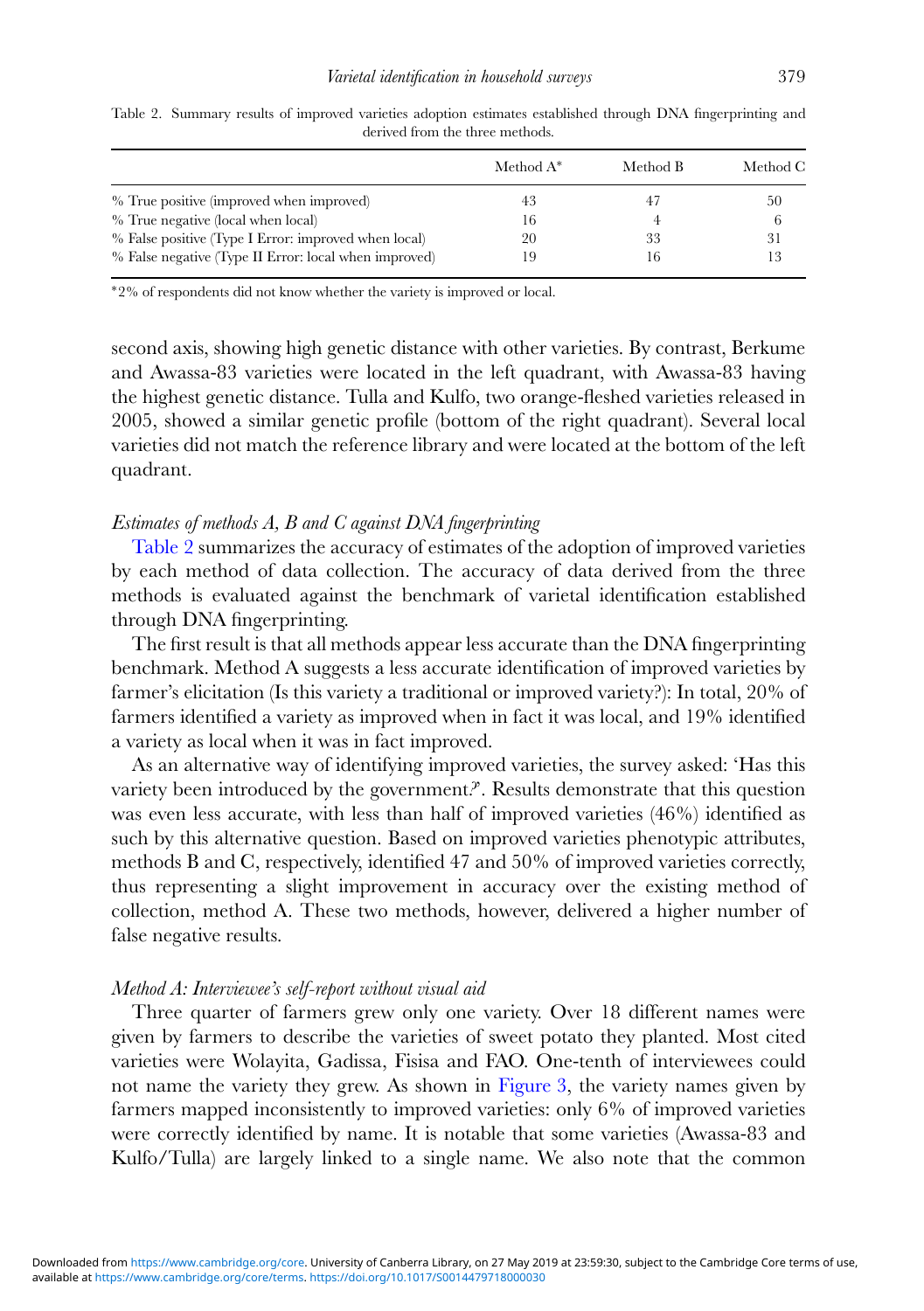<span id="page-9-0"></span>

Figure 3. Sankey diagram capturing the relationship between sweet potato varieties identified through DNA fingerprinting (left) and sweet potato variety names given by farmers (right). The bars indicate percentage of total varieties, while lines describe the relationship.

response to a local variety name that the respondents provided were 'Wolayita' (the name of the area) and 'unknown'. However, there is no consistent pattern regarding the extent and direction of the error – whether adoption of a specific variety is over- or under-estimated. While one could expect a lower misclassification rate for varieties that have very distinct phenotypic traits (orange flesh colour, pink skin colour or specific leaf type), this does not appear to be the case. Ogan-Sagan and Berkume, two varieties with very common traits, are reported by farmers under nine and four different names, respectively. On the other side, orange-fleshed varieties are misclassified with six other names, while Awassa-83 (pink flesh) appears under five other names. These results would suggest that in informal seed systems, as in the case of sweet potato in southern Ethiopia, two issues arise when attempting to identify improved varieties by name. First, farmers may refer to a specific improved variety by giving it a different name. The name of the agricultural officer who promoted the variety is often accepted as the variety's name and this case is encountered for Awassa-83, largely referred as 'Gadissa', and Kulfo/Tulla, referred as 'Fisisa'. Second, it is difficult to rule out misspelling, which may result in several misclassification cases.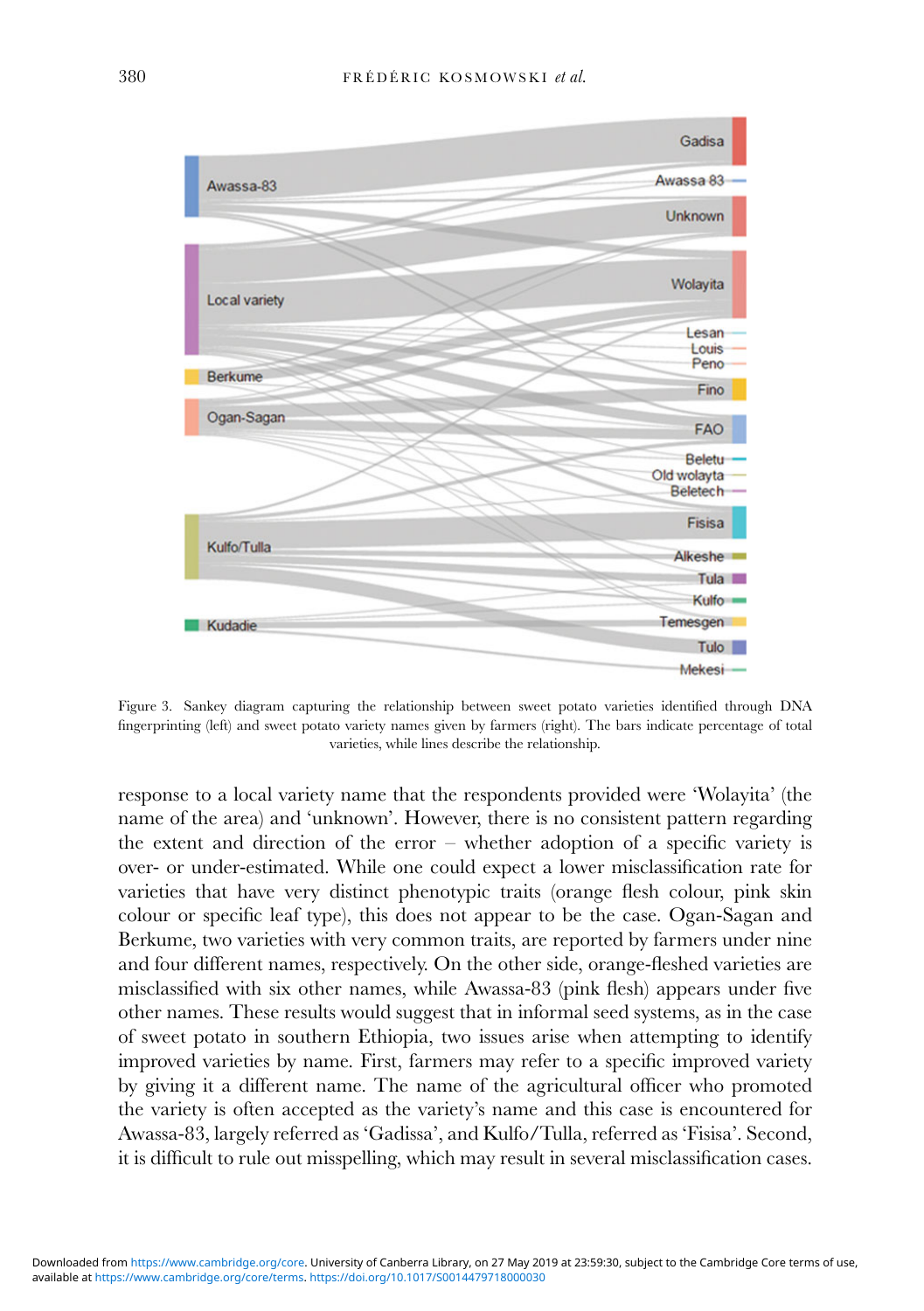|                          | Method A         | Method B       | Method C |
|--------------------------|------------------|----------------|----------|
| Awassa-83 ( $n = 47$ )   |                  |                |          |
| Correct                  | 1                | 15             | 25       |
| False positive           | 46               | 32             | 22       |
| False negative           | 1                | 3              | 7        |
| Berkume $(n = 12)$       |                  |                |          |
| Correct                  | $\overline{0}$   | $\overline{2}$ | 5        |
| False positive           | 12               | 10             |          |
| False negative           | $\overline{0}$   | $\overline{4}$ | 6        |
| Kudadie ( $n = 9$ )      |                  |                |          |
| Correct                  | $\Omega$         | $\Omega$       | 0        |
| False positive           | 9                | 9              | 9        |
| False negative           | $\boldsymbol{0}$ | 5              | 8        |
| Kulfo/Tulla ( $n = 50$ ) |                  |                |          |
| Correct                  | 8                | 38             | 38       |
| False positive           | 42               | 12             | 12       |
| False negative           | 3                | 5              | 6        |
| Ogan-Sagan ( $n = 28$ )  |                  |                |          |
| Correct                  | $\Omega$         | 7              | 9        |
| False positive           | 28               | 21             | 19       |
| False negative           | $\overline{0}$   | 2              | 9        |

Table 3. Varietal identification of sweet potato improved varieties established through DNA fingerprinting and derived from the three methods  $(n = 146)$ .

For example, the names 'FAO' and 'Fino' or 'Tula' and 'Tulo', which sound similar, would typically point us to be suspicious of the presence of widespread measurement error.

#### *Methods B (interviewee with visual-aid) and C (enumerator observation)*

Although method B represents an improvement in accuracy over farmer's elicitations (where only 6% of improved varieties were correctly identified by name), there is still a large amount of measurement errors. Farmer's answers on phenotypic characteristics rarely match the correct varieties and information provided by the visual-aid protocol failed to uniquely identify improved varieties (Table 3). In all cases except Kulfo/Tulla, having an enumerator visiting the field only provided a small improvement over asking the interviewee the question directly, and method C also provided results that are way below the DNA fingerprinting benchmark. Another important observation in Table 3 is that varieties with colourful attributes such as Kulfo/Tulla were more easily identified: out of 50 samples, 38 orange-fleshed varieties were correctly identified by both methods B and C.

It is important to understand which phenotypic attributes were accurately identified by both methods, and which ones were not. [Figure 4](#page-11-0) explores this question, and delivers three important messages. First, skin, flesh and vein colours were perceived by interviewees as well as enumerators more than 80% of the cases. Second, of all phenotypic attributes, data collected on leaf types were found to be the most inaccurate. Among the different types, the hand-shaped leaf type, typical for the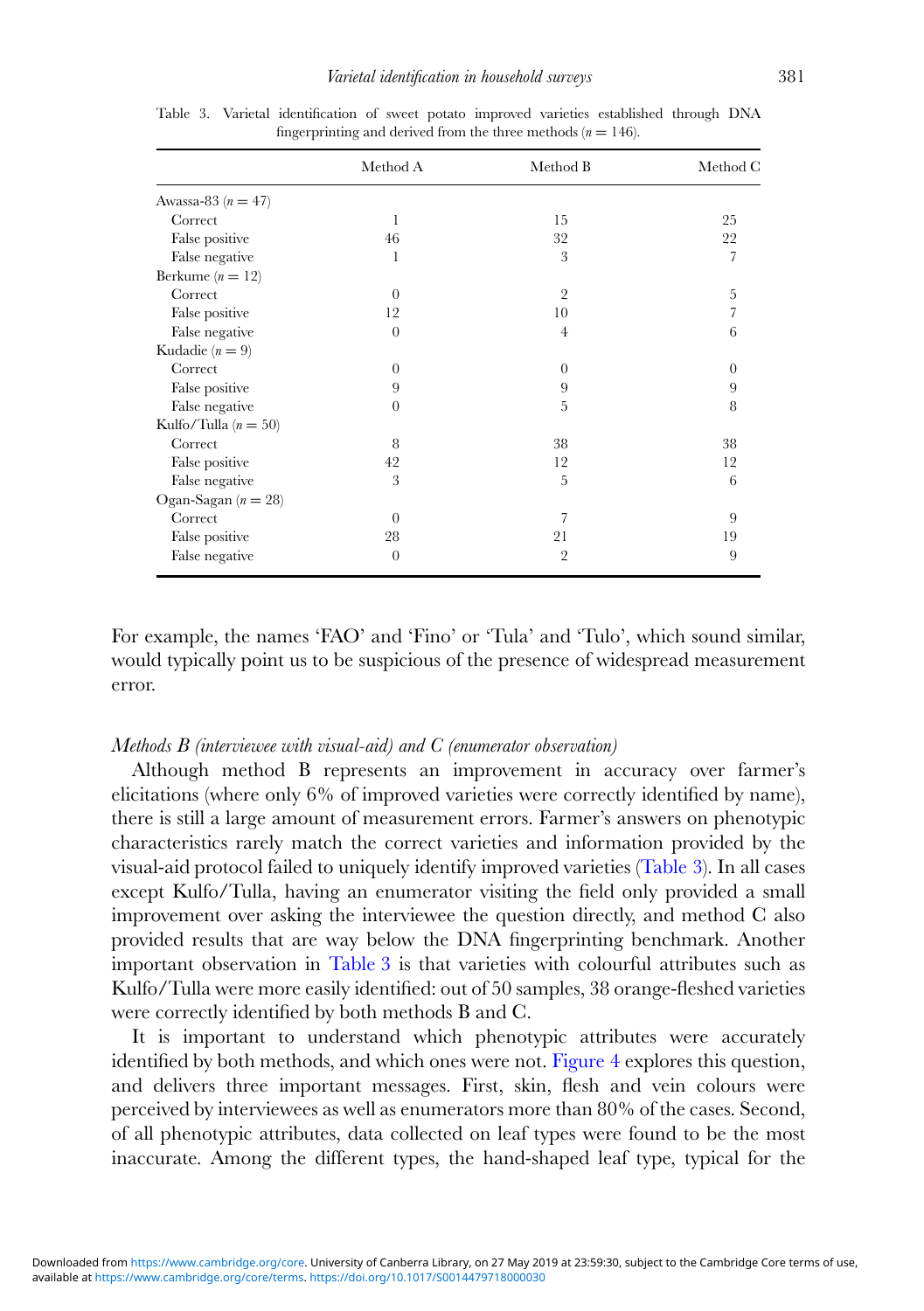<span id="page-11-0"></span>

Figure 4. Accuracy of data collected on five sweet potato phenotypic attributes.

orange-fleshed varieties Kulfo and Tulla, was the only one to be easily identified by interviewees (84% accuracy) and enumerators (86% accuracy). Other leaf types demonstrate poor identification: only half of hearth-shaped leaf type were correctly identified by both methods of data collection, and the leaf type 4, typical of the Kudadie variety, was accurately identified by 56% of interviewees and only onethird of enumerators. However, as the five improved varieties identified through DNA fingerprinting only have three different types of leaves, we were not able to explore all sweet potato leaf types. Finally, with the exception of the vine colour, having the enumerator visiting the field provided only a slightly better (flesh and vein) or even a slightly lower (skin and leaf type) accuracy over the farmer's response.

#### DISCUSSION

The objective of this study was to compare different methods of data collection for sweet potato varietal identification. The gold standard represented by DNA fingerprinting validation is compared to other low-cost, easy to implement methods. Crop germplasm improvement is a major activity of agricultural research centres throughout the world and varietal identification is central to assess its contribution and impact. In addition, different varieties of sweet potatoes have different nutritional value and there is a strong interested among development agents in assessing the extent of biofortified sweet potato varieties adoption. All methods were found to be less accurate than the DNA fingerprinting benchmark. Data quality may suffer since information from these methods proves to be unreliable. Regarding sweet potato varietal identification, a wider use of DNA fingerprinting seems unavoidable.

Implemented throughout sub-Saharan Africa, household surveys are the most common source of data for modern crop varietal adoption (Abate *et al.*, [2017;](#page-13-0) Afolami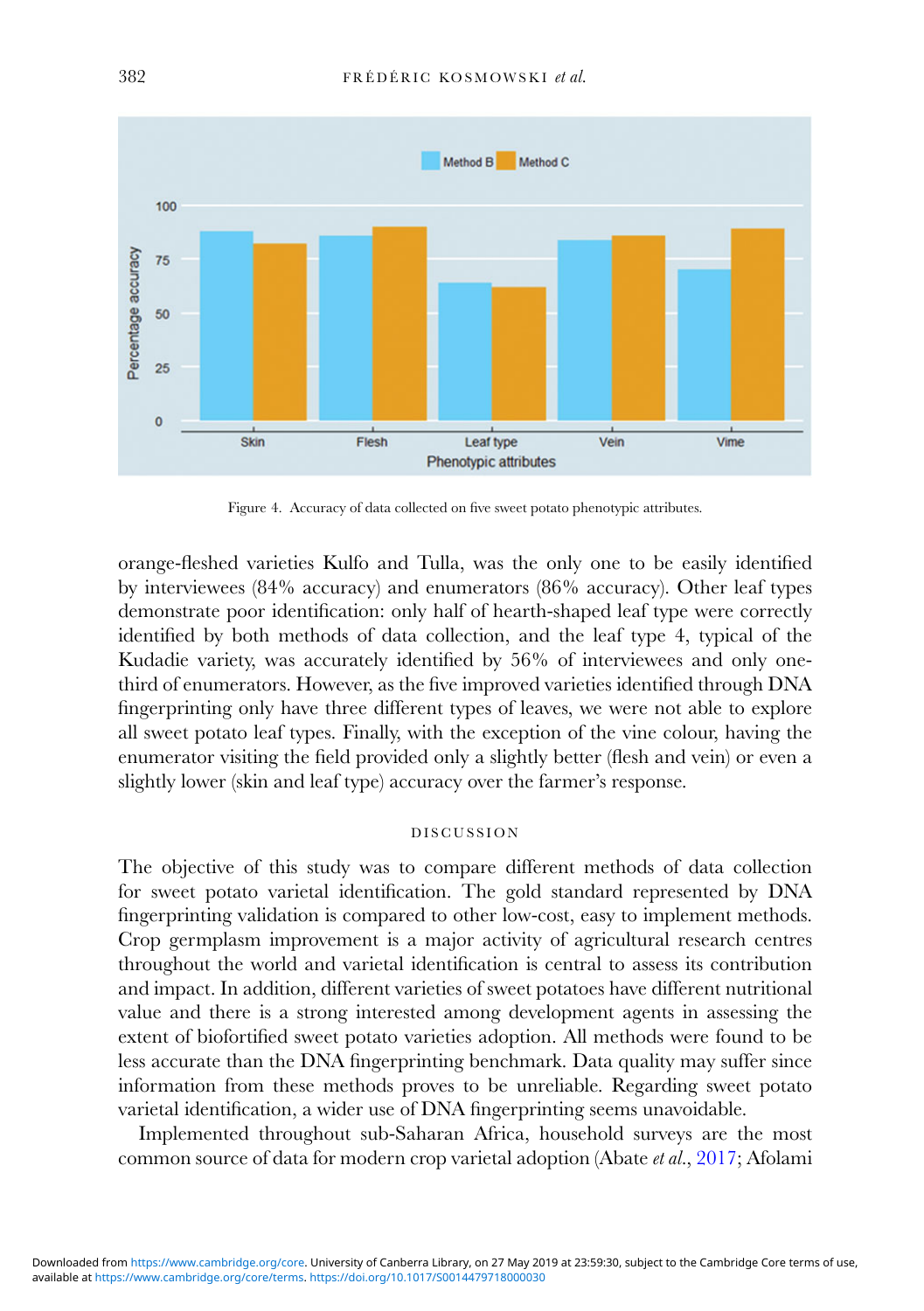*et al.*, [2015;](#page-13-0) Asfaw *et al.*, [2012\)](#page-13-0). The surveys typically ask the most knowledgeable person in the sampled farm household. However, the results presented in this study show that farmers were not able to identify improved varieties [\(Table 2\)](#page-8-0). Moreover, farmer's identification of improved varieties by name only delivered inconsistent varietal identification. These results provide another piece in the puzzle of our view that current methods relying on farmer's elicitation deliver biased estimates. Similar to our findings, recent studies with various crops in different sub-Saharan countries have demonstrated that, when compared to DNA fingerprinting, estimates of crop varietal adoption based on variety names and variety types (local *vs* improved) frequently diverge, often with large misclassification rates (Labeyrie *et al.*, [2014;](#page-14-0) Maredia *et al.*, [2016;](#page-14-0) Naino Jika *et al.*, [2017;](#page-14-0) Wossen *et al.*, [2017\)](#page-14-0).

The fact that most, if not all, agricultural surveys rely on farmer's elicitation raises concerns about the accuracy of the data collected by the traditional approaches. These results may highlight the importance of social factors and plant crop exchanges between farmers. It is understandable that a variety adopted by a farmer decades ago would be described as local, while it is in fact an improved variety that has been introduced as a result of a process of publically funded agricultural research. The informal nature of sweet potato seed system makes it even harder for farmers to assess sweet potato variety types. Whether household surveys under- or over-estimate adoption is context- and crop-specific and staple crops such as maize, wheat or barley may be more accurately identified by farmers.

This article contributes to the literature by introducing an innovative and reproducible method to track orange-fleshed sweet potato improved varieties. Visualaid varietal identification protocols are low-cost and have the potential to fit into many existing agricultural surveys (Figure S1). In addition, using pictures overcomes language barriers – an important constraint throughout sub-Saharan Africa. Since the visual-aid protocols employed in methods B and C delivered adoption estimates that were far below those given by the DNA fingerprinting method, the question whether visual-aid protocols do represent a useful tool for tracking improved varieties deserves to be asked. Our results also indicate that visual-aid protocols based on colours may perform better than those relying on shapes and forms of plants attributes [\(Figure 4\)](#page-11-0). The development of visual-aid protocols in other contexts should be encouraged: this method is certainly helpful in identifying varieties that have very distinctive phenotypic attributes, as it is the case with orange-fleshed sweet potatoes, and can offer low-cost improvements in data quality over traditional survey questions.

Our study is not without limitations. First, it is clear that more evidence is needed in different contexts, and for a higher variety of crops. It should be noted that methods A, B or C could work for other crops and other seed systems, so further experimentation should not be ruled out. Our survey data do not allow us to explore the relationship between self-report errors by farmers and observable characteristics of the farmer. While one could hypothesize that, for example, better educated farmers would be more able to provide accurate answers, arguably the informality in the seed system is the more binding constraint to more accurate survey-based identification.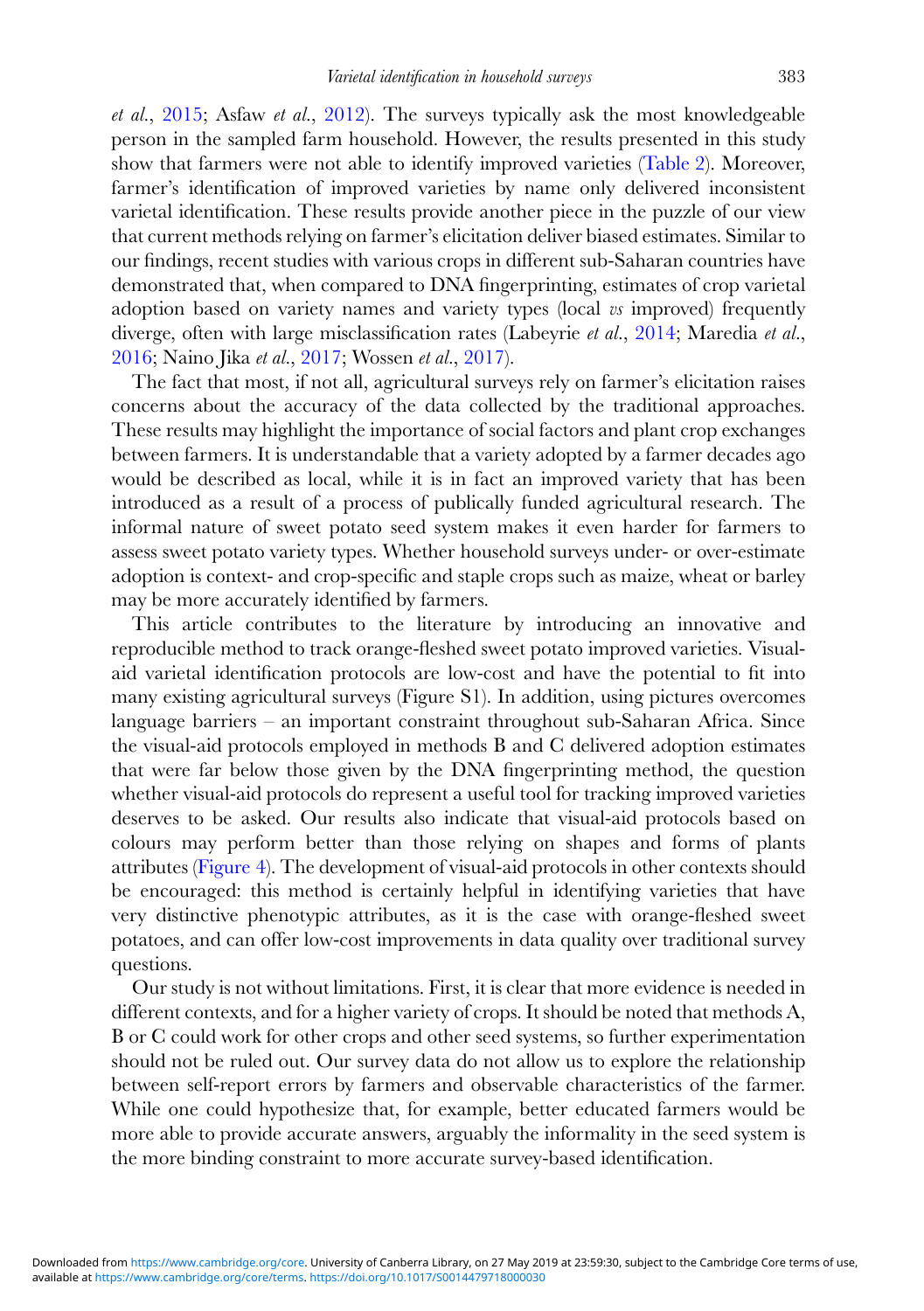<span id="page-13-0"></span>As a viable tool to obtain accurate estimates of modern variety adoption, the use of DNA fingerprinting should be encouraged in future studies. Its implementation in large-scale household surveys in sub-Saharan Africa represents a substantial challenge but one that is worthy of significant future research efforts. Without the combination of accurate varietal identification and comprehensive socioeconomic and agricultural data for the same farms, assessing the adoption and impact of improved varieties (on productivity, and further to income effects for farmers) remains a formidable challenge. More and more countries are acquiring the technical capacities to extract DNA from field samples and to carry out genotyping. In addition, the costs of DNA fingerprinting are declining and will continue to do so in the coming decade. In the meantime, more evidence is needed to assess whether DNA fingerprinting should be used as a complementary or an essential part of crop varietal identification.

*Acknowledgements.* This work was supported by the Bill & Melinda Gates Foundation through the Strengthening Impact Assessment in the CGIAR program [Grant no. OPP1009472]. We are grateful to Fekadu Gurmu (SARI), Tilahun Wendimu (ORARI) and Fiseha Tadesse (ORARI) for providing access to improved sweet potato germplasms. We thank Jean Hanson, Alemayehu Teressa (ILRI), Berhanu Huilu (CSA) and Steffen Shultz (CIP) for technical support. We appreciate the insightful comments of anonymous reviewers.

#### S U P P L E M E N TA RY MATERIAL

[To view supplementary material for this article, please visit](https://doi.org/10.1017/S0014479718000030) https://doi.org/10.1017/ S0014479718000030

#### REFERENCES

- Abate, T., Fisher, M., Abdoulaye, T., Kassie, G. T., Lunduka, R., Marenya, P. and Asnake, W. (2017). Characteristics of maize cultivars in Africa: How modern are they and how many do smallholder farmers grow? *Agriculture & Food Security* 6(30):1–17.
- Afolami, C. A., Abiodun, E., Obayelu, I. and Vaughan, I. (2015). Welfare impact of adoption of improved cassava varieties by rural households in south western Nigeria. *Agricultural and Food Economics* 3(18):1–17.
- Asfaw, S., Shiferaw, B., Simtowe, F. and Lipper, L. (2012). Impact of modern agricultural technologies on smallholder welfare: Evidence from Tanzania and Ethiopia. *Food Policy* 37(3):283–295.
- Bouis, H., Hotz, C., McClafferty, B., Meenakshi, J. V. and Pfieffer, W. (2011). Biofortification: A new tool to reduce micronutrient malnutrition. *Food and Nutrition Bulletin* 32:S31–S40.
- Breiman, L., Friedman, J. H., Olshen, R. and Stone, C. J. (1984). *Classification and Regression Trees*. Belmont, CA, USA: Wadsworth.
- Central Statistical Agency (2012). *Area and Production of Major Crops 2011–2012*. Addis Ababa, Ethiopia: Central Statistical Agency.
- International Potato Center (CIP), Asian Vegetable Research and Development Center (AVRDC) and International Board for Plant Genetic Resources (IBPGR) (1991). *Descriptors for Sweet Potato* (Ed Z. Huaman). Rome, Italy: International Board for Plant Genetic Resources.
- Elshire, R. J., Glaubitz, J. C., Sun, Q., Poland, J. A., Kawamoto, K., Buckler, E. S. and Mitchell, S. E. (2011). A robust, simple genotyping-by-sequencing (GBS) approach for high diversity species. *PLoS One* 6(5):e19379.
- Ethiopian Ministry of Agriculture (2013). *Crop Variety Register, Issue No. 16, Plant Variety Release, Protection and Seed Quality Control Directorate*. Addis Ababa, Ethiopia: Ethiopian Ministry of Agriculture.